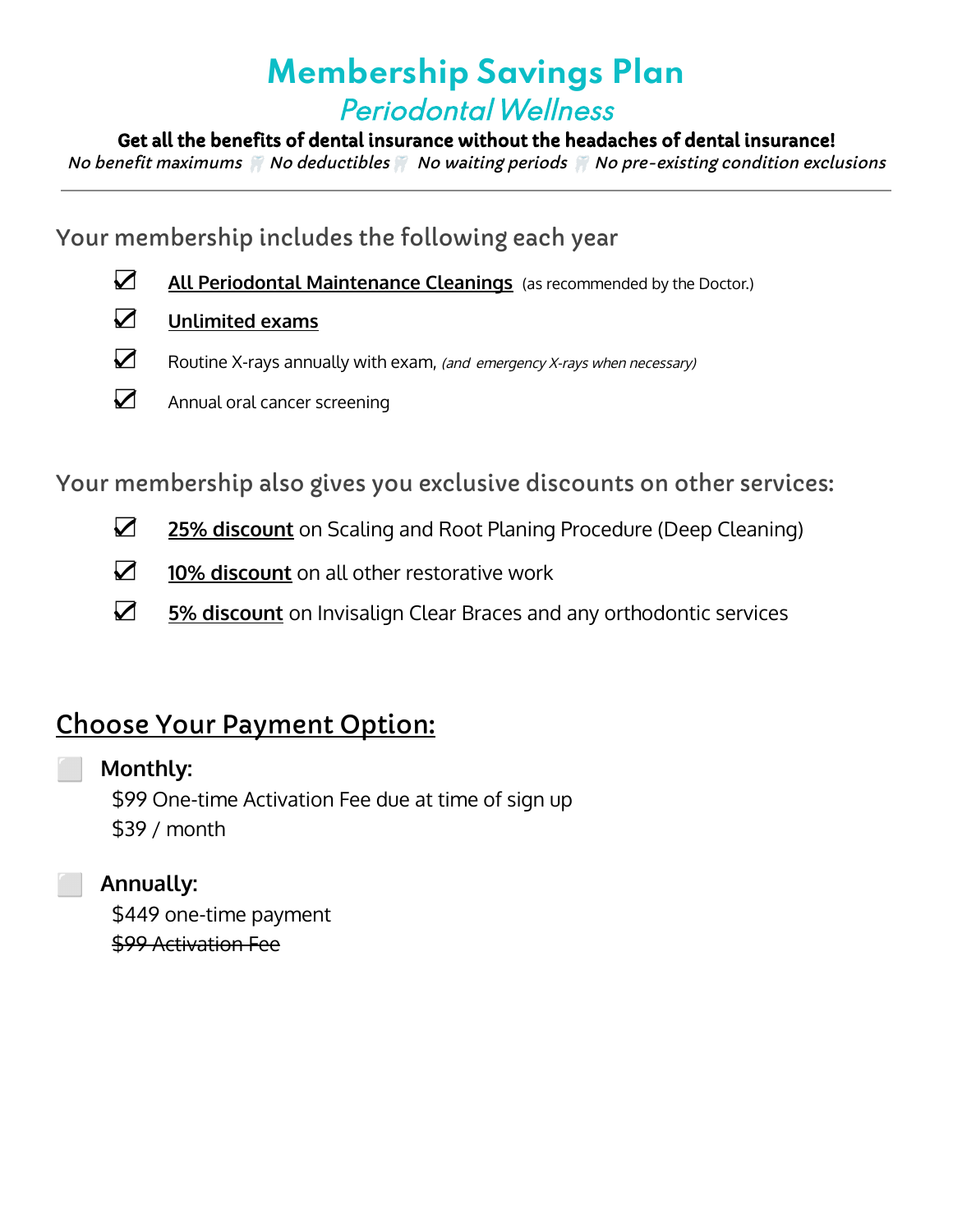## **Terms of Agreement**

#### **Explanation of Charges and Conditions of Benefits**

Your benefits run for one full year from the date this document is signed, must be used in that time period, and are non-transferable to any other party. Unused services expire at the end of the term and cannot be rolled over.

By signing below, you are acknowledging that you are aware the benefits of this membership cannot be combined with insurance or any other discount plans or offers, and that this membership is not an insurance plan. Your membership is non-refundable at the point any services have been rendered. All benefits you are entitled to are expressed in the above list and no other benefits have been promised or implied at any point. Discount services extend only to services offered within this office, are at the doctor's discretion, and do not extend to any procedure referred to a specialist. The discounted rate is based on the office's "Usual and Customary Rate" (UCR) for a specific procedure, which is subject to change.

#### **Early Termination Notice**

To ensure your benefits, the membership plan will automatically renew for the next 12 months until cancelled. *If the Dental Membership Savings Plan is cancelled during the term of agreement, any discounts previously given, or benefits received, during that term will be removed and the outstanding balance will be due immediately.*

If Membership Plan cancellation results in a balance being due on your account, the full balance will be run on the payment method associated with your Membership Plan.

All fees for dental services are due at the time of service. Fees for prosthodontic (dentures) and indirect restorations (crowns, bridges, veneers, inlays, onlays) are due on the preparation/impression appointment.

Initials

 $\mathcal{L}_\text{max}$  . The set of the set of the set of the set of the set of the set of the set of the set of the set of the set of the set of the set of the set of the set of the set of the set of the set of the set of the set

#### **Automatic Payment Authorization**

I understand that this authorization will remain in effect until I cancel it in writing, and I agree to notify the practice in writing of any changes in my account information or termination of this authorization at least 15 days prior to the next billing date. The billing date will be on the same day each month, starting one month from the initiation of this agreement. If the above noted payment dates fall on a weekend or holiday, I understand that the payments may be executed on the next business day. For ACH debits to my checking/savings account, I understand that because these are electronic transactions, these funds may be withdrawn from my account as soon as the above noted periodic transaction dates. In the case of an ACH Transaction being rejected for Non Sufficient Funds (NSF) I understand that the practice may, at its discretion, attempt to process the charge again within 30 days, and agree to an additional \$20 charge for each attempt returned NSF which will be initiated as a separate transaction from the authorized recurring payment. I acknowledge that the origination of ACH transactions to my account must comply with the provisions of U.S. law. I certify that I am an authorized user of this credit card/bank account and will not dispute these scheduled transactions with my bank or credit card company; so long as the transactions correspond to the terms indicated in this authorization form.

Initials

 $\overline{\phantom{a}}$  , where  $\overline{\phantom{a}}$